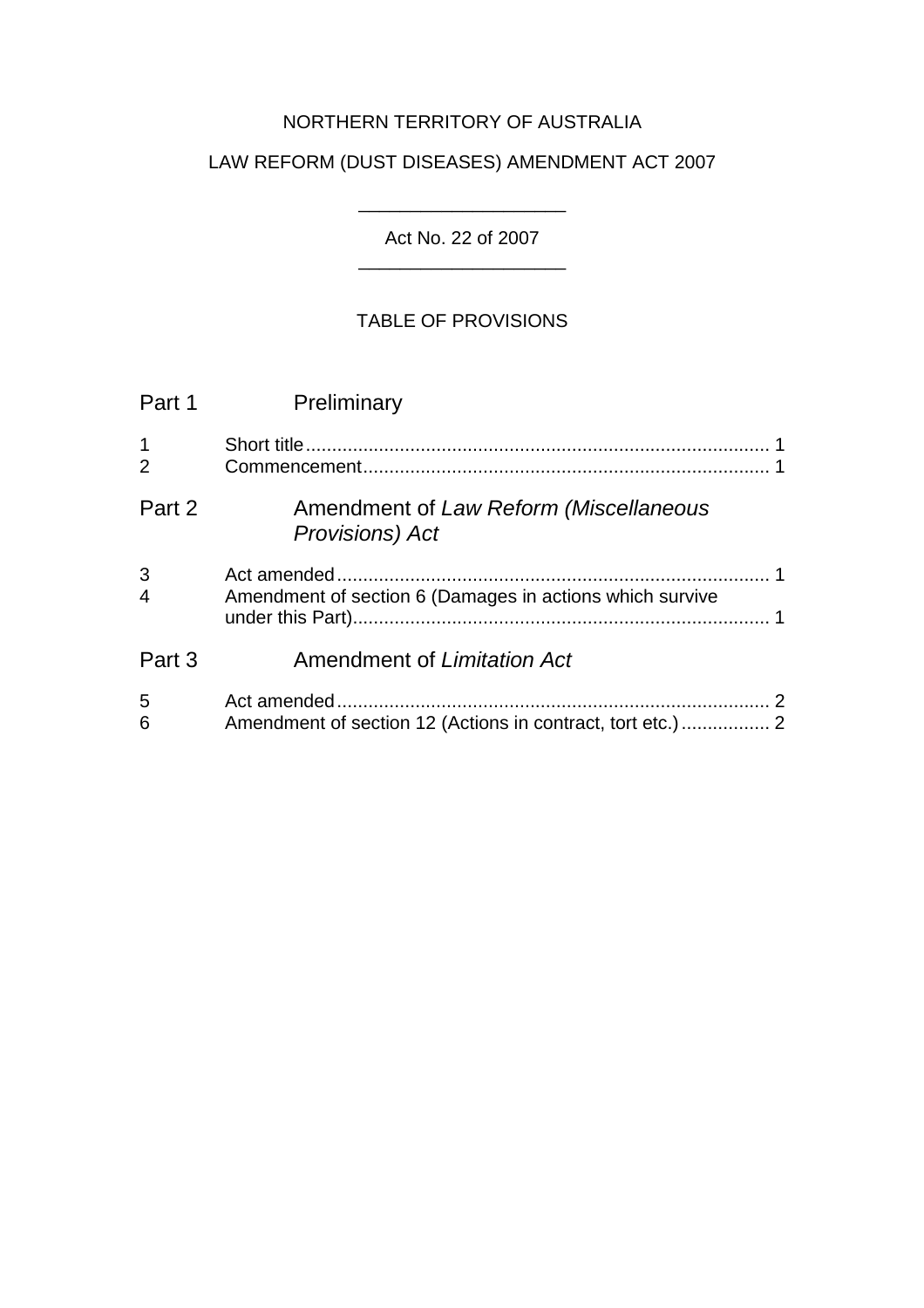

## Act No. 22 of 2007 \_\_\_\_\_\_\_\_\_\_\_\_\_\_\_\_\_\_\_\_

Act to amend the *Law Reform (Miscellaneous Provisions) Act* and the *Limitation Act* 

> [*Assented to 29 October 2007*] [*Second reading 30 August 2007*]

## **The Legislative Assembly of the Northern Territory enacts as follows:**

# **Part 1** Preliminary

## **1 Short title**

This Act may be cited as the *Law Reform (Dust Diseases) Amendment Act 2007*.

### **2 Commencement**

This Act commences on the date fixed by the Administrator by *Gazette* notice.

## **Part 2 Amendment of** *Law Reform (Miscellaneous Provisions) Act*

### **3 Act amended**

This Part amends the *Law Reform (Miscellaneous Provisions) Act*.

- **4 Amendment of section 6 (Damages in actions which survive under this Part)**
- (1) Section 6

*omit* 

**Where**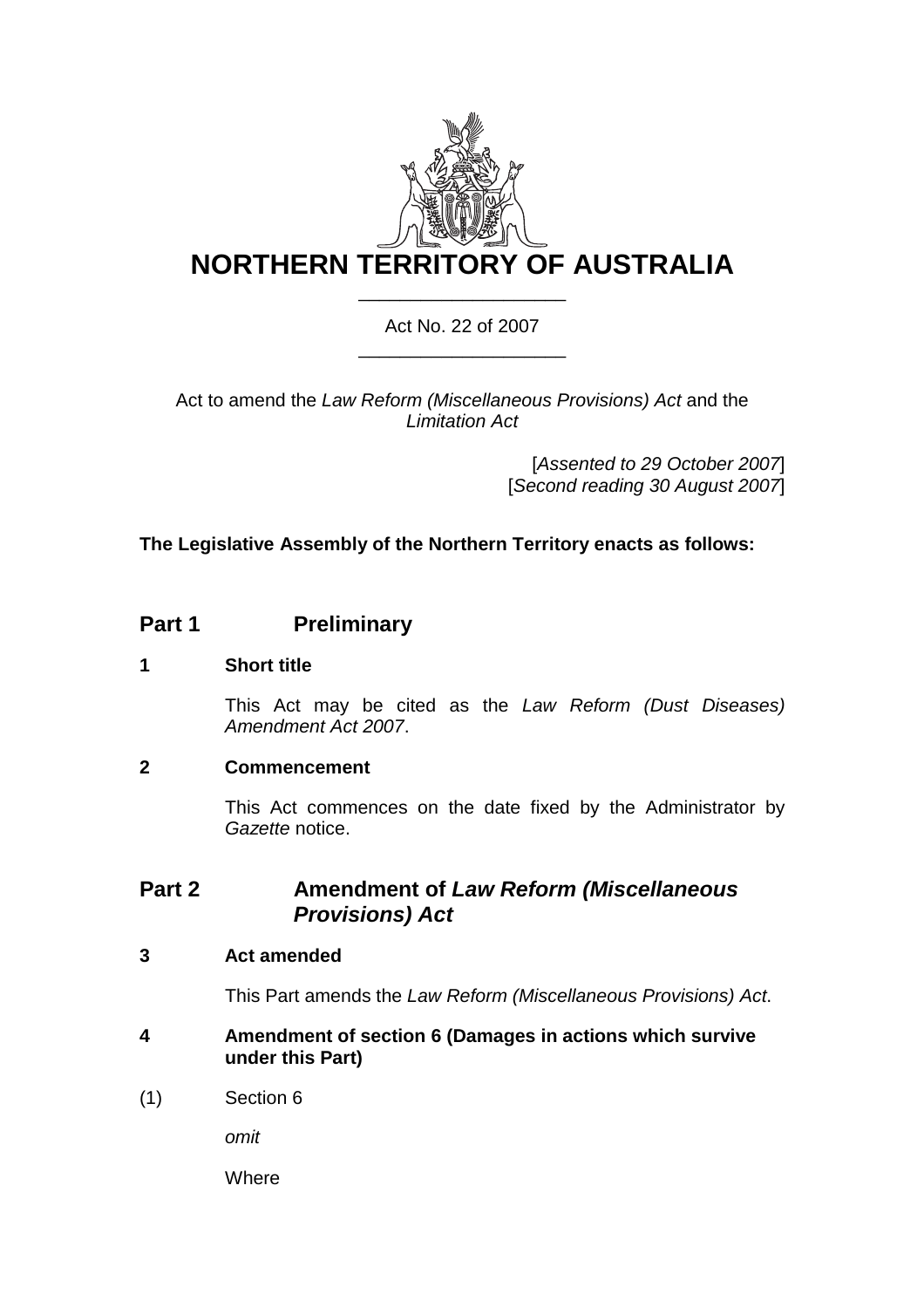*substitute* 

- (1) Where
- (2) Section 6, at the end

*insert* 

- (2) However, if a person commences an action for damages for personal injury arising from a dust disease and dies as a result of the disease before the action is determined, the exclusion of damages for pain or suffering, bodily or mental harm or curtailment of expectation of life (subsection (1)(c)(ii)) does not apply.
- (3) Subsection (2) extends to an action that remains undetermined at the date of commencement of that subsection even though the (former) plaintiff has, as at that date, already died.
- (4) In this section:

*dust disease* means a pathological condition of the lungs, pleura or peritoneum that is attributable to dust.

# **Part 3 Amendment of** *Limitation Act*

### **5 Act amended**

This Part amends the *Limitation Act*.

**6 Amendment of section 12 (Actions in contract, tort etc.)** 

Section 12(1A) to (3)

*omit, substitute* 

- (2) However:
	- (a) no limitation period applies to an action for damages for personal injury arising from a dust disease; and
	- (b) an action for defamation is not maintainable unless commenced within a limitation period of one year from the date of publication of the defamatory matter; and
	- (c) subsection (1) does not apply to an action to which section 17 applies (i.e. an action under section 7 or 13 of the *Compensation (Fatal Injuries) Act*); and
	- (d) subsection (1) does not apply to an action for contribution to